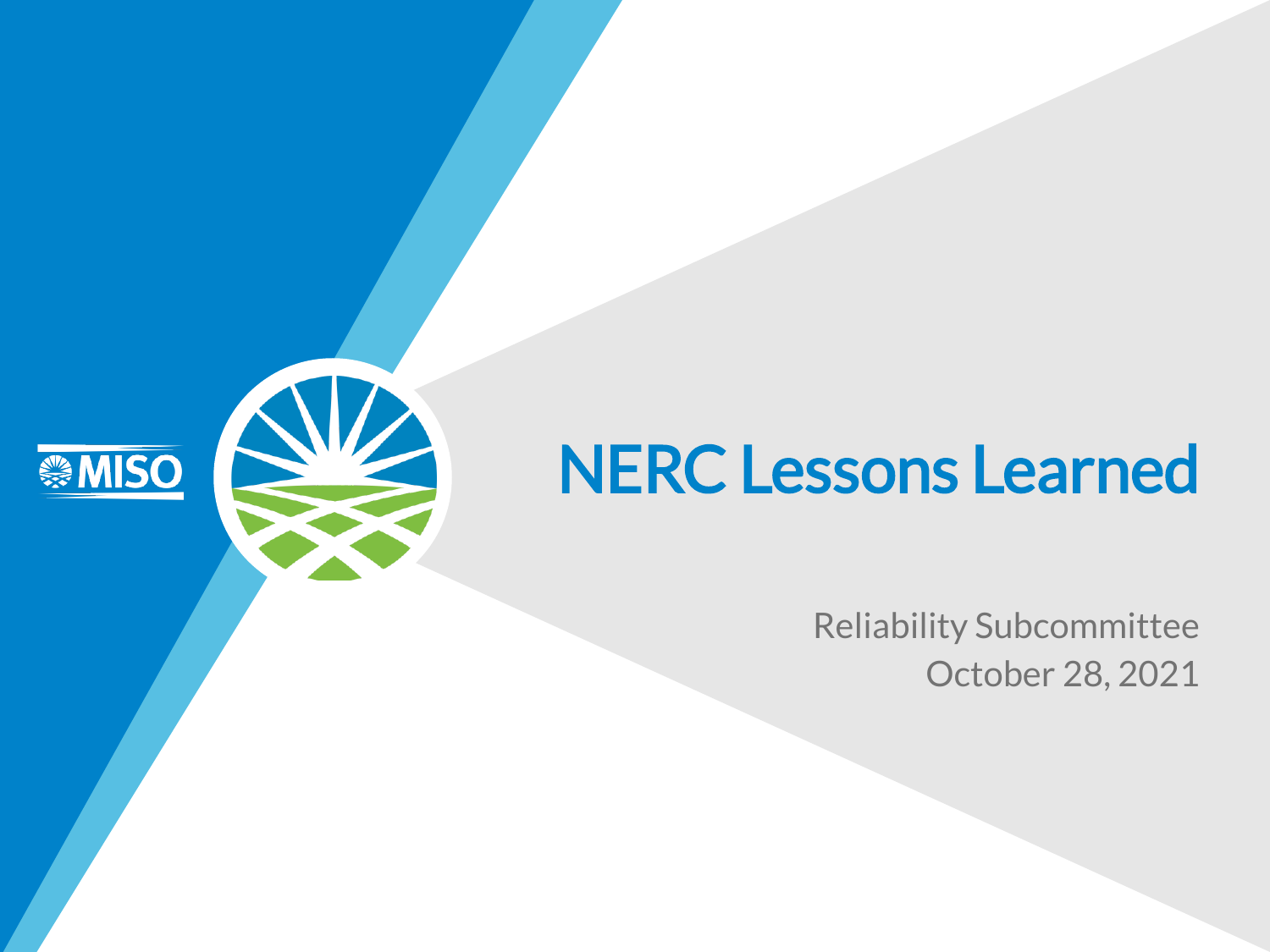#### Purpose & Key **Takeaways**

Purpose: Request topics & schedule for proposed Lessons Learned for 2022

Key Takeaways:

- Potential Lessons Learned Topics
- 2022 Schedule

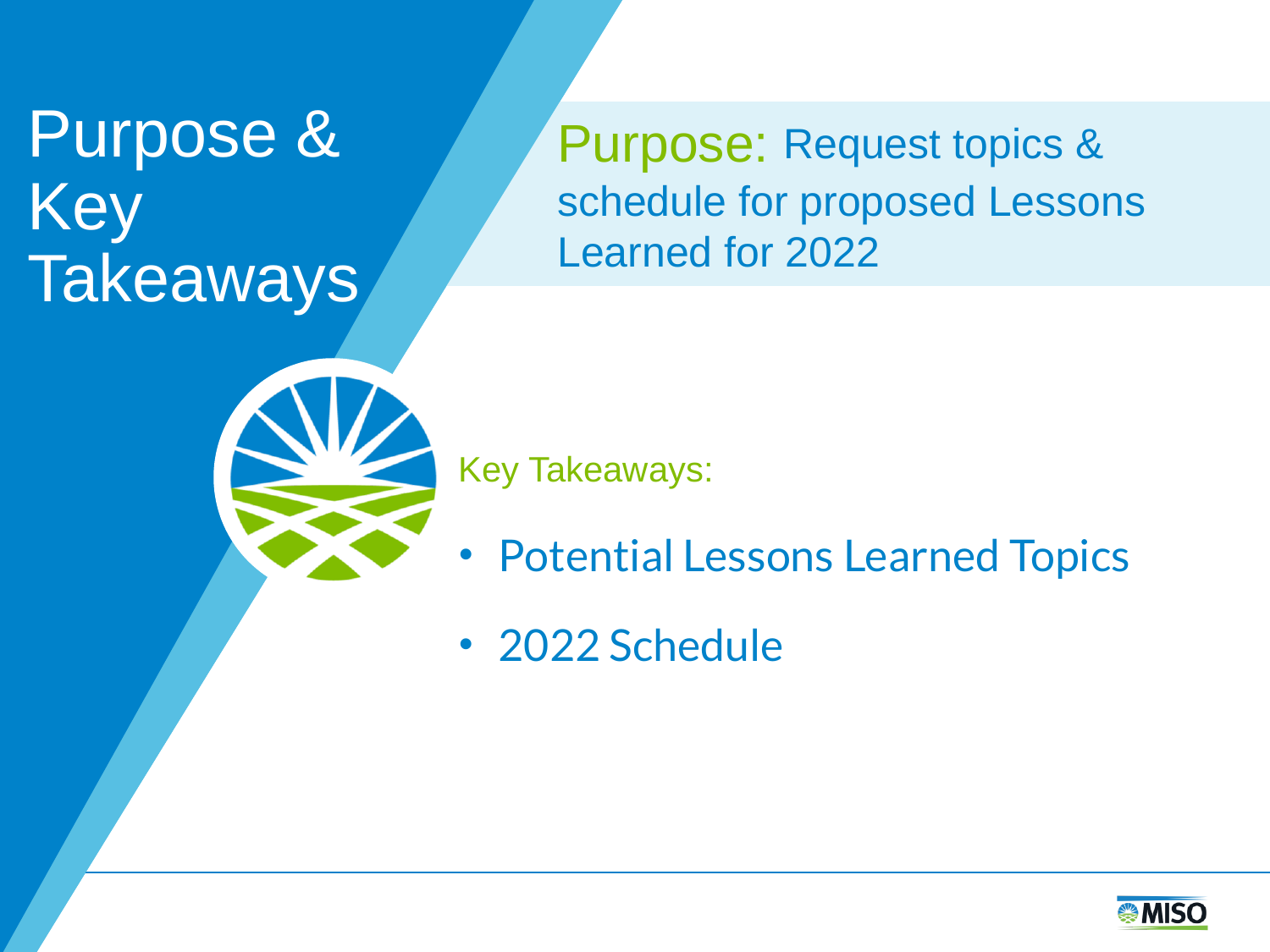## Potential Topics

| <b>Lessons Learned</b>                                                                                                       | Category                                                                                                | Date     |
|------------------------------------------------------------------------------------------------------------------------------|---------------------------------------------------------------------------------------------------------|----------|
| Loss of Monitoring or Control Capability due to a Software Version<br><b>Mismatch</b>                                        | <b>Communications</b>                                                                                   | 08/06/21 |
| <b>Multiple Faults in Rapid Succession Contribute to Relay Misoperations</b><br><b>Leading to Loss of Load</b>               | <b>Relaying and Protection Systems</b>                                                                  | 08/06/21 |
| <b>Insulator Flashovers Due to Combination of Salt Spray Deposits Followed</b><br>by Light Rainfall Initiating Loss of Load  | <b>Transmission Facilities</b>                                                                          | 08/06/21 |
| <b>Interconnection Oscillation Disturbances</b>                                                                              | <b>Generation Facilities, Bulk-Power</b><br><b>System Operations</b>                                    | 05/04/21 |
| <b>Controlled Islanding due to Wildfire Event</b>                                                                            | <b>Generation Facilities, Transmission</b><br><b>Facilities, Bulk-Power System</b><br><b>Operations</b> | 04/13/21 |
| Catastrophic Failure of 345 kV Oil Filled Metering Current Transformer in a<br><b>Transmission Substation</b>                | <b>Transmission Facilities</b>                                                                          | 03/29/21 |
| <b>Battery Energy Storage System Cascading Thermal Runaway</b>                                                               | <b>Transmission Facilities</b>                                                                          | 03/29/21 |
| <b>Transient Induced Misoperation: Approach II (Loss of Protection during</b><br><b>Severe Lightning Event)</b>              | <b>Relaying and Protection Systems</b>                                                                  | 02/25/21 |
| <b>Transient Induced Misoperation: Approach I (Control Circuit Transient</b><br><b>Misoperation of Microprocessor Relay)</b> | <b>Relaying and Protection Systems</b>                                                                  | 02/25/21 |
| <b>Root Cause Analysis Tools - Barrier Analysis</b>                                                                          | <b>General Processes</b>                                                                                | 02/10/21 |
| <b>Root Cause Analysis Tools - Change Analysis</b>                                                                           | <b>General Processes</b>                                                                                | 02/10/21 |

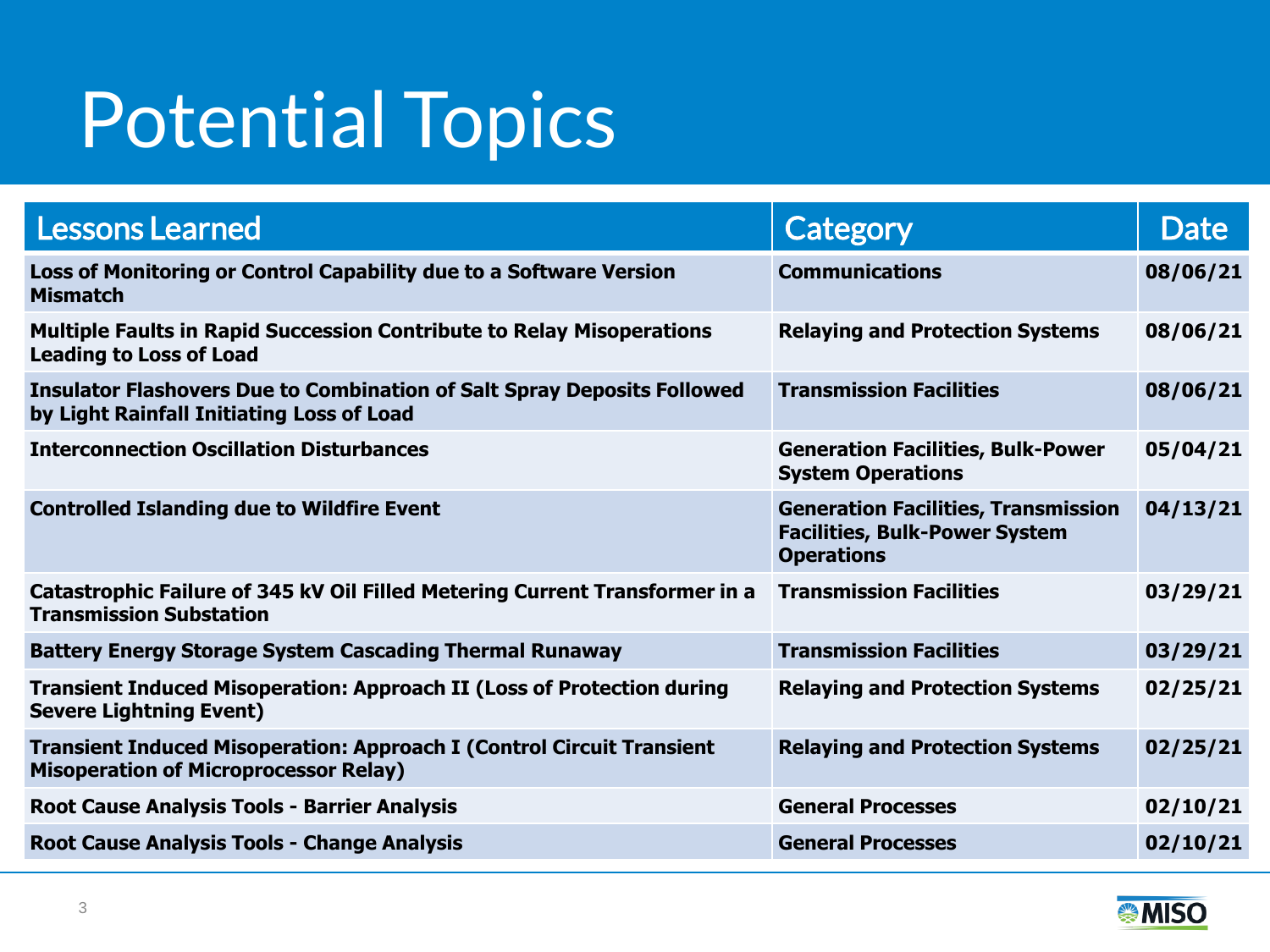### Proposed Schedule - 2022

| <b>Q#</b> | <b>RSC</b>     | <b>TOPIC</b>                          |
|-----------|----------------|---------------------------------------|
| Q1        | <b>March</b>   | <b>Seeking Ideas &amp; Presenters</b> |
| <b>Q2</b> | <b>May</b>     | <b>Seeking Ideas &amp; Presenters</b> |
| <b>Q3</b> | <b>July</b>    | <b>Seeking Ideas &amp; Presenters</b> |
| 04        | <b>October</b> | <b>Seeking Ideas &amp; Presenters</b> |

For topic suggestions, or if you would like to be a presenter, please contact:

> Michael Morrow mmorrow@misoenergy.org